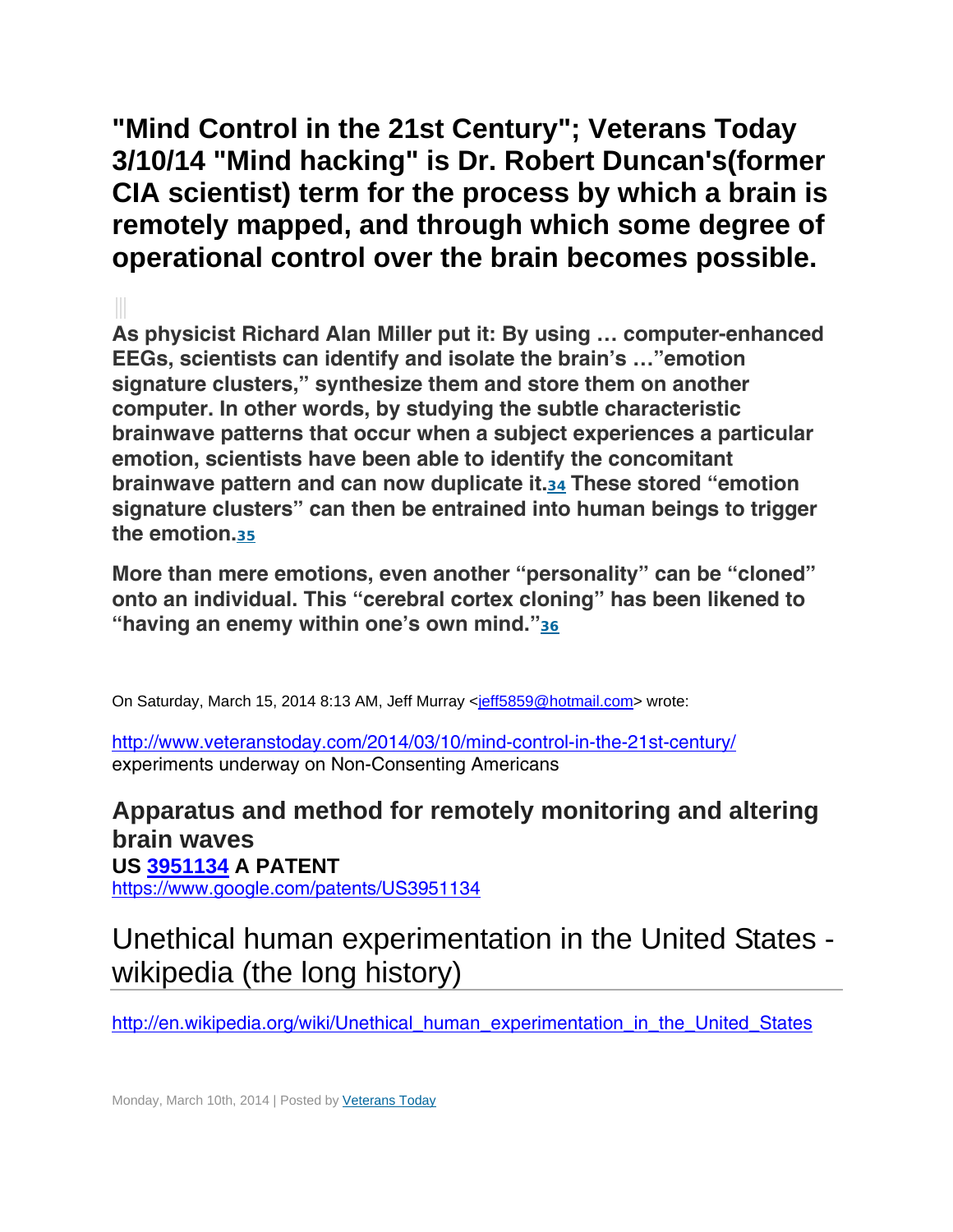# Mind Control in the 21st Century

**Mind Control in the 21st Century – Science Fiction & Beyond (PART II)**

**… by Steven DiBasio …Part I available HERE**

Earth-orbiting satellites

# **Introduction**

Part I of this series suggests that a hidden science and technology of "mind control," far surpassing that available in the public domain, may well exist. Part II begins an exploration of some of the most advanced public research in mind control, and also looks at statements of scientists who have spent time working and conducting research within the military-industrial-intelligencemedia complex.

# **Electromagnetic Mind Control**

Because mind control technology is in large part classified, statements and official documents from "higher authority" as to the state of the art are lacking. However, despite this limitation, one can perhaps arrive at a reasonable understanding of approximate covert capabilities by examining the most sophisticated public research, such as that of Michael Persinger, cognitive neuroscience researcher and professor at Laurentian University in Ontario.1 Significant aspects of Persinger's work relate directly to the feasibility of "electromagnetic" mind control directed at targeted individuals or populations, and are thus a continuation of research that went dark in the 1970s research suggesting that remote electromagnetic energy fields could be used to "influence" the brain.2

# **Electric "High"**

According to Persinger, the brain can be influenced with very weak magnetic fields, "… the electromagnetic fields associated with consciousness, which are very, very weak."3 These electromagnetic fields can even "mimic" the effects associated with taking various drugs.

This is possible because the brain works by electromagnetic patterns brainwaves — not just chemistry, and for every drug there is "an appropriate temporal pattern" of electromagnetic radiation "equivalent to the molecular structure" of the drug.4

Thus, by introducing the electromagnetic equivalent of a drug into the brain, the individual should experience "the drug," as if it had actually been ingested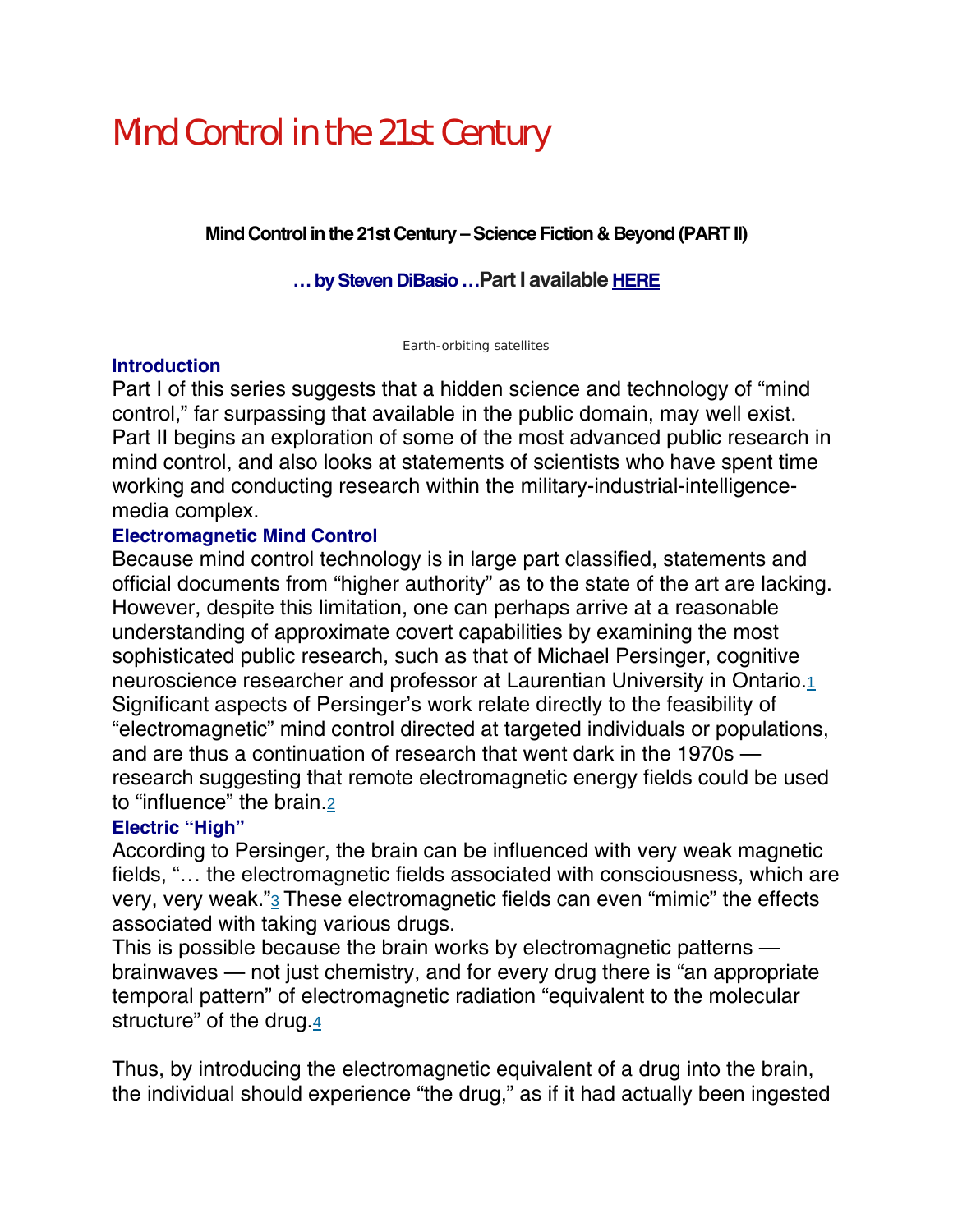– In other words, "…you don't have to have a chemical.5 This is especially significant when one considers that many compounds, both legal and "illicit," alter consciousness, modifying, sometimes significantly, one's experience of the world.

Imagine, for example, "electromagnetic LSD," or "electromagnetic valium" delivered via satellite to a targeted individual or population.

#### Hacking the human brain is not difficult

# **Hallucination Creation**

Electromagnetic patterns may also be capable of creating artificial "sensory" experiences. $6$  This is because sense experience is not a perception of a thing "in itself," but an interpretation by the brain of electrical patterns produced by a given stimulus.

For example, the perception of a rose is the brain experiencing a particular electromagnetic resonance pattern produced by the interaction of the rose with the senses, not an experience of the rose "itself."

By introducing the electromagnetic resonance pattern normally produced by a given stimulus directly into the brain, the need for the actual stimulus (for example, a real rose), "...can be circumvented...."7 The idea, in other words, is that vivid hallucinations can be created via the introduction of precisely patterned electromagnetic radiation into the brain.

# **Synthetic Reality**

Such possibilities do not appear to be merely "theoretical." In a 2000 article in US News & World Report, John Norseen, neural weapons designer for Lockheed Martin, is quoted as saying that electromagnetic pulses could be used to create what he termed "synthetic reality."<sup>8</sup>Norseen elaborated in a series of emails with artist Duncan Laurie, posted at Laurie's web-site (Norseen died in 2007).9

In one such discussion Norseen referenced a technology for creating hallucinations. The topic arose when Laurie mentioned a news story reporting a Mexican police officer's encounter with a "flying witch."10 According to the officer's account, the witch fell from a tree and floated above the ground before flying at the officer and "trying to grab him with her hands right through the car's windshield."11

While the officer perceived the witch as an actual being, Norseen suggested that the witch was not a living entity, but was instead a technologically induced hallucination that "ripped into (the officer's) perceptual apparatus from inside his thought structures…."12

**In other words, Norseen's suspicion was that the officer did not have a real sensory experience, but instead experienced a virtual reality sequence, a vividly realistic, complex "sensory" experience produced**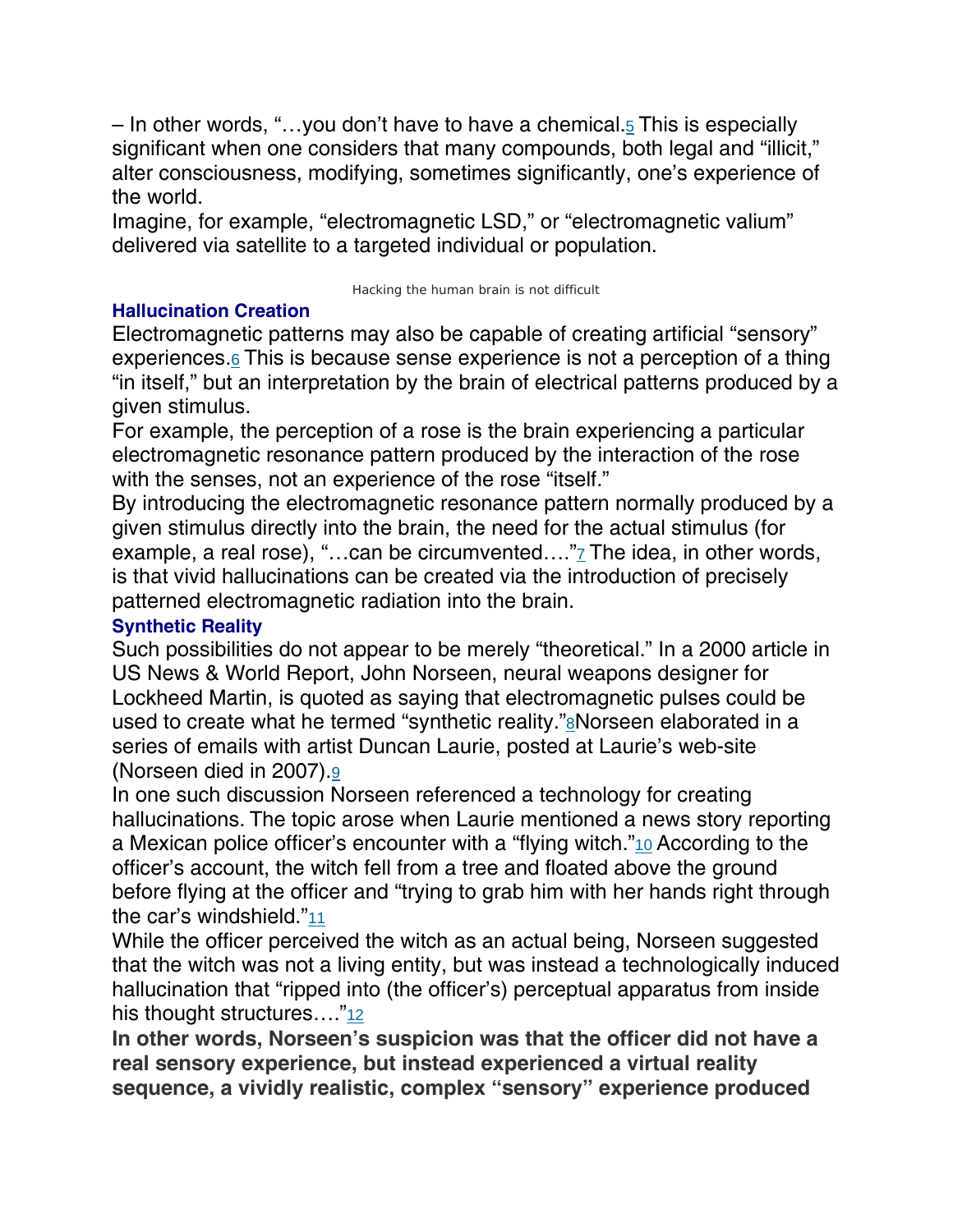**entirely in his brain.Accordingly, for Norseen the "real story" was "whether this type of … hallucination is now available in the psyop inventory…eh eh."<sup>13</sup> Norseen explains that the witch could have been the product of an "orbiting satellite that mistakenly beamed … (the) Mexican village with a powerful entraining downlink…."<sup>14</sup>**

#### **Information Injection**

The "witch" is an example of what Norseen calls a "semiotic." For current purposes, suffice it to say that "neural information" encoded in "carrier waves," and then decoded by an individual's brain, is a semiotic. Norseen was particularly interested in semiotics, like the "witch," that could "reflexively control" an individual.15

Norseen discusses an experiment with rats in which a rat would press a button and an electromagnetic field would stimulate a part of the rat's brain, inducing (apparent) feelings of ecstasy in the rat. The rat would continue to press the button, discharging the "pleasure semiotic" (Laurie's term) until it died.16

According to Laurie, "Norseen's point was that if you could trigger that part of the brain remotely, via a transmission of some kind, the receiver would be all but powerless" to stop his brain from responding in a determined, stimulus-response manner to the semiotic.17

**In other words, Norseen's suspicion was that the officer did not have a real sensory experience, but instead experienced a virtual reality sequence, a vividly realistic, complex "sensory" experience produced entirely in his brain.Accordingly, for Norseen the "real story" was "whether this type of … hallucination is now available in the psyop inventory…eh eh."<sup>13</sup> Norseen explains that the witch could have been the product of an "orbiting satellite that mistakenly beamed … (the) Mexican village with a powerful entraining downlink…."**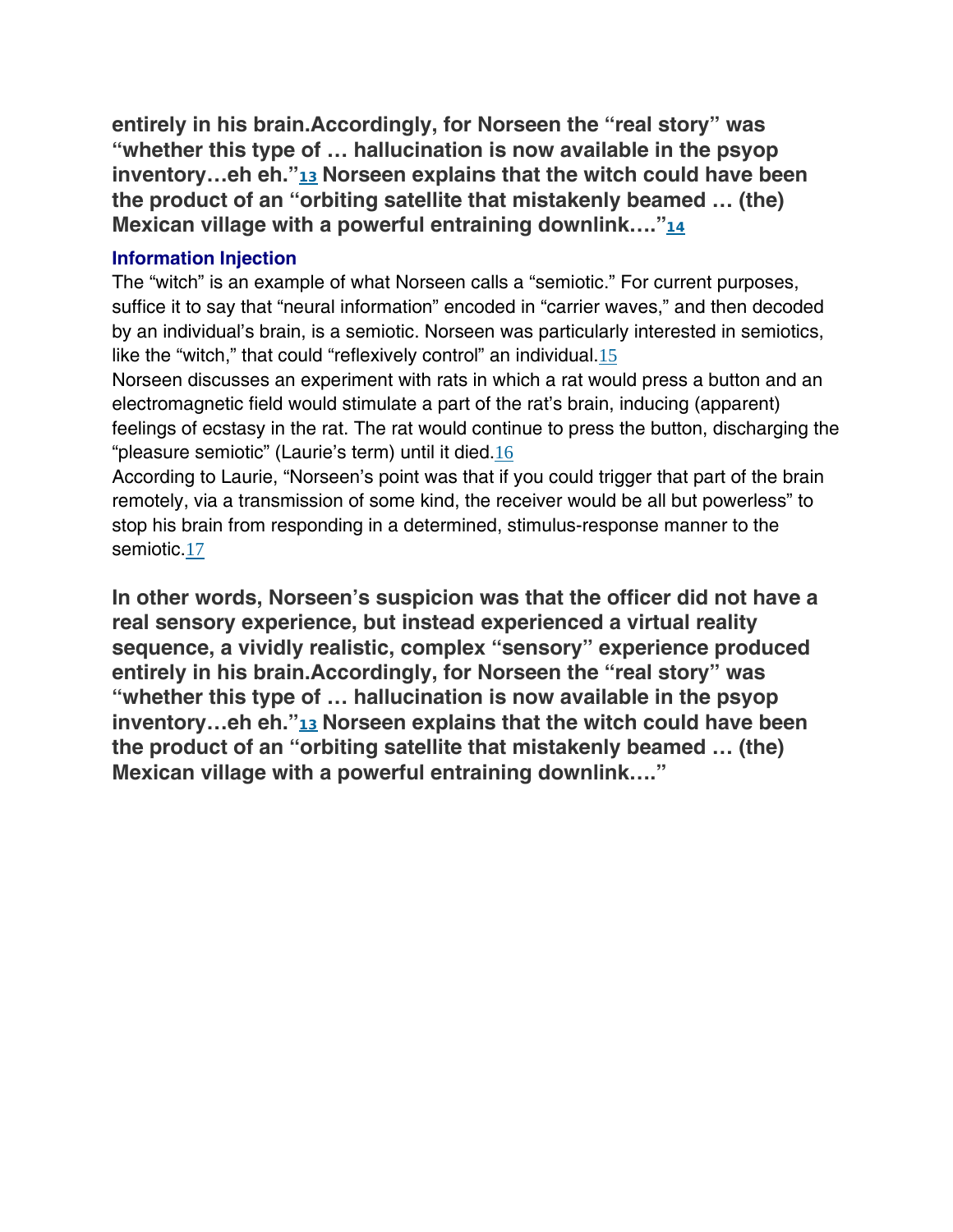#### Norseen later describes semiotics

Norseen suggested to Laurie that one way to transmit a semiotic would be to encrypt commands, which could be "…buried within unrelated visual and auditory information, to be broadcast to the general public."18

In other words, a semiotic message encoded within, for example, a television or internet broadcast, could be transmitted directly to the unconscious mind of a person, in essence programming the person for some future action – "Norseen strongly suggested these techniques were connected to the Columbine murders…."19

Moreover, as Norseen suggests in his discussion of a satellite downlink producing the witch hallucination, semiotics do not even need to be encoded within a sensory medium, such as a television program or internet broadcast, but can instead be transmitted directly into the brain via electromagnetic radiation or ultrasound.

As Norseen put it, the human brain has an "extremely keen sensitivity to both internal and external signals, from sight, sound, smell, touch, memory,**ultrasound, EMF**  (electromagnetic frequency), etc." (emphasis added), which can make "…the human brain … in essence, a sex, violence, religious pump"20:

My database of Semiotics, Signs and Symbols, when presented by various media to the human brain cause tremendously strong circuits to fire in the Nucleus Accumbens (Sex), Amygdala (Violence), and Anterior Cingulate/right temporal axis (Religion.) So even if a person wouldn't do something based on his personality, the key is to reset or disengage the person's personality (free will), and then repeatedly train either consciously or non-cognitively the person's brain to fire relentlessly … to the point where you insert a new personality that acts upon the impulses emanating from the sex/ violence/ religious circuits (emphasis added).

You end up with a sex offender, a serial killer, a religious zealot wherein suicide is an option…or any combination (of) the three." … [S]omewhere, somehow, the result of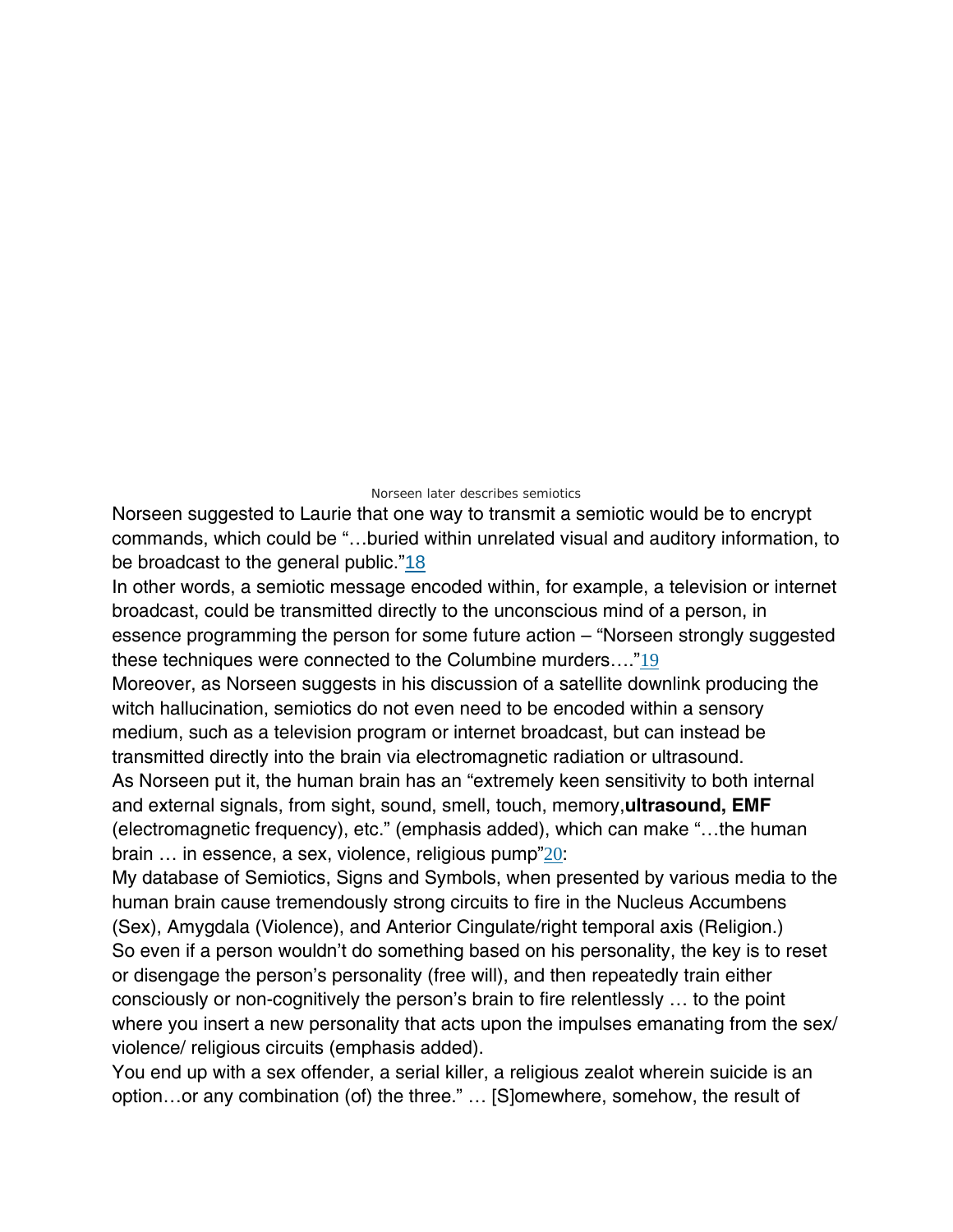culture at large, or highly refined and focused cultural inputs, is turning out just such PERSONALITIES…

The Question is, is this just the natural results of five billion people on earth interacting with modern information and EM (electromagnetic) signals…or maybe, just maybe…somewhere, SOME PEOPLE ARE USING TECHNICAL MEANS FOR PSYOP????"21

"Semiotics" can be transmitted from an external source directly into a human brain, "training" the brain through constant repetition, into new beliefs, new motivations, even, perhaps, a new personality. Further, this conditioning process can occur below the level of conscious awareness, presumably further enhancing its value as a tool for plausibly deniable covert action.

## **Thought Control**

Norseen describes a technology that can literally control one's thoughts. As he explains in the US News & World Report article, one could possibly even "…begin to manipulate what someone is thinking ... before they know it."22

Robert Duncan, a scientist who worked on projects for the Department of Defense and the CIA, likens this "thought filtering and suppression" capacity to the automated spell check in Microsoft Word, which corrects spelling errors as one types.23 According to Duncan, "…even new thoughts can be suppressed"; moreover, memories can be faded or erased.24

# **Brain Prints**

The most invasive form of mind control may require analysis of the unique characteristics of an individual's electromagnetic output, what Norseen called "brain prints." "Think of your hand touching a mirror," explains Norseen. "It leaves a fingerprint." … "Just like you can find one person in a million through fingerprints," he says, "you can find one thought in a million." $25$ A person's "brain prints" leak into the environment in unique "energy dispersion pattern(s)," which if "monitored by mixed electromagnetic sensors…,"26 could potentially be used to identify and track the person. Moreover, brain prints could even be transmitted "...back into the brain..."27 ("intact or rearranged—to the individual or someone else...." $28$ ) with the brain acting upon the information "as if it were a real signal from the environment." $_{29}$ [ An aside: Much of what Norseen told Duncan Laurie may have actually already been "old hat." Norseen had security clearances and had signed "70+" year non-disclosure agreements.30 He explained that while he could not discuss more recent developments, "at least" he could "edify" regarding the years 1995-2002.31]

# **EEG Cloning**

Copying one person's brainwaves onto the brain of another person is a technology sometimes referred to as "EEG cloning."32 Researcher Tim Rifat explains that emotions and states such as anger and aggressiveness, apathy, lust, psychopathy, suicidal depression, mania, paranoia and psychosis have distinctive frequencies which can be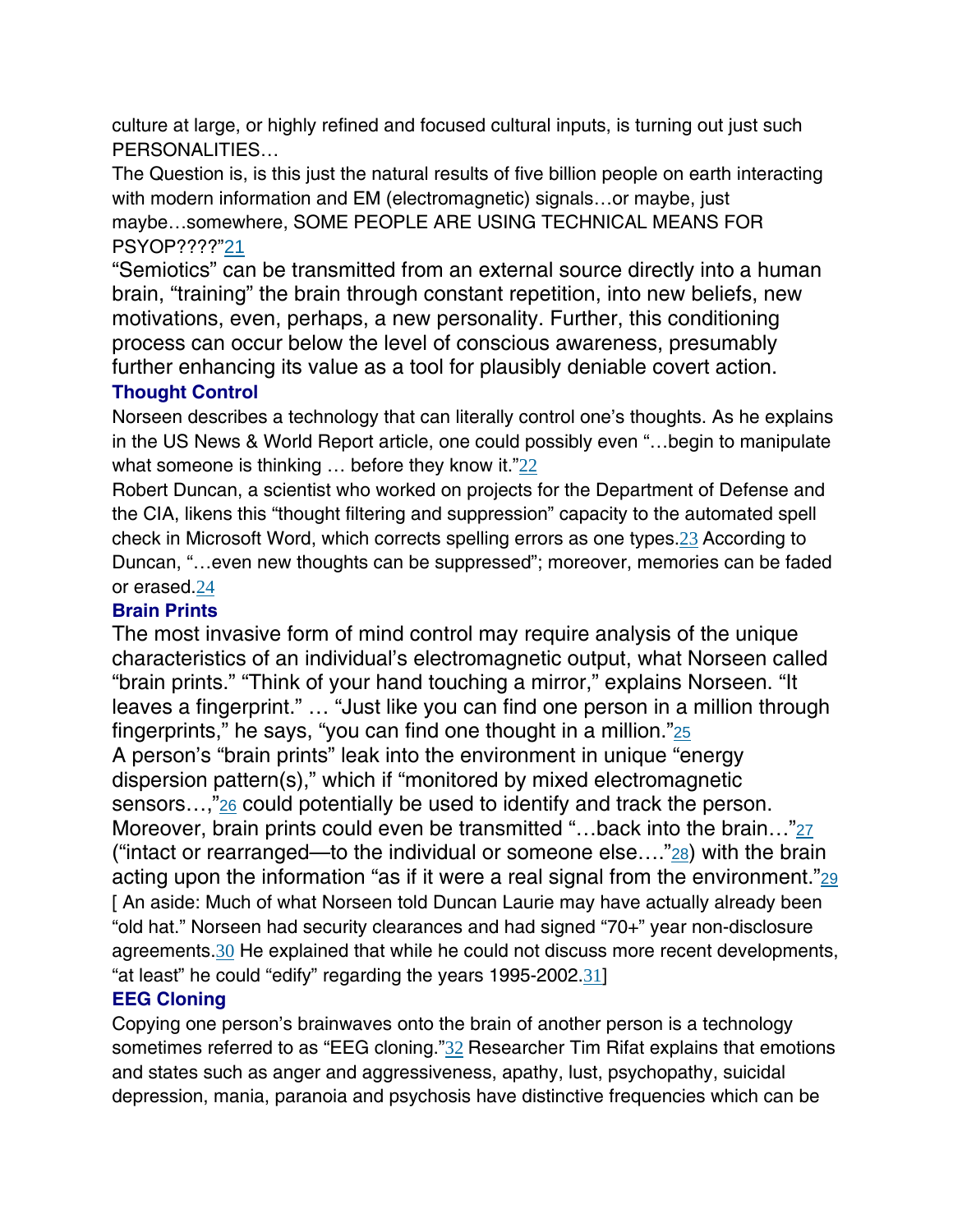entrained into the brain "remotely by use of extremely low frequency broadcast carried by pulse modulated microwave beams (ELF pulse modulated microwave remote mind control technology)."33

**As physicist Richard Alan Miller put it: By using … computer-enhanced EEGs, scientists can identify and isolate the brain's …"emotion signature clusters," synthesize them and store them on another computer. In other words, by studying the subtle characteristic brainwave patterns that occur when a subject experiences a particular emotion, scientists have been able to identify the concomitant brainwave pattern and can now duplicate it.<sup>34</sup> These stored "emotion signature clusters" can then be entrained into human beings to trigger the emotion.<sup>35</sup>**

**More than mere emotions, even another "personality" can be "cloned" onto an individual. This "cerebral cortex cloning" has been likened to "having an enemy within one's own mind."<sup>36</sup>**

Of note, Tamerlan Tsarnaev, alleged Boston bomber (most likely a patsy), was subject to what he called "majestic mind control," and told his mother that it felt as though another person was inside him, telling him things to do.37

## **Making "Connections"**

John Norseen suggested that the brain, which has been described as a "biological computer,"38 could be connected wirelessly (without a brain-computer interface) to a technological computer, explaining that a person could possibly be "ping[ed]" with a "light sequence or with an [extremely low frequency] … radiation sequence" causing "...something to be fired off in the brain...."39 Of course, one computer "pings" another to test connectivity between the two "devices."

**If multiple brains were connected to the same "system," the same brain signals could be routed to ("cloned" onto) multiple brains. "Broadcast messages" could even be sent, inducing similar thoughts, feelings, behaviors, and even beliefs in all people on the network.40**

One could thus imagine hive mind cells or even a large hive in which "participants" would share neural information (brainwaves). In such a scenario, complex group behaviors could perhaps be coordinated from an external "control center," a situation reminiscent of some accounts of individuals claiming to have been "gang stalked." $41$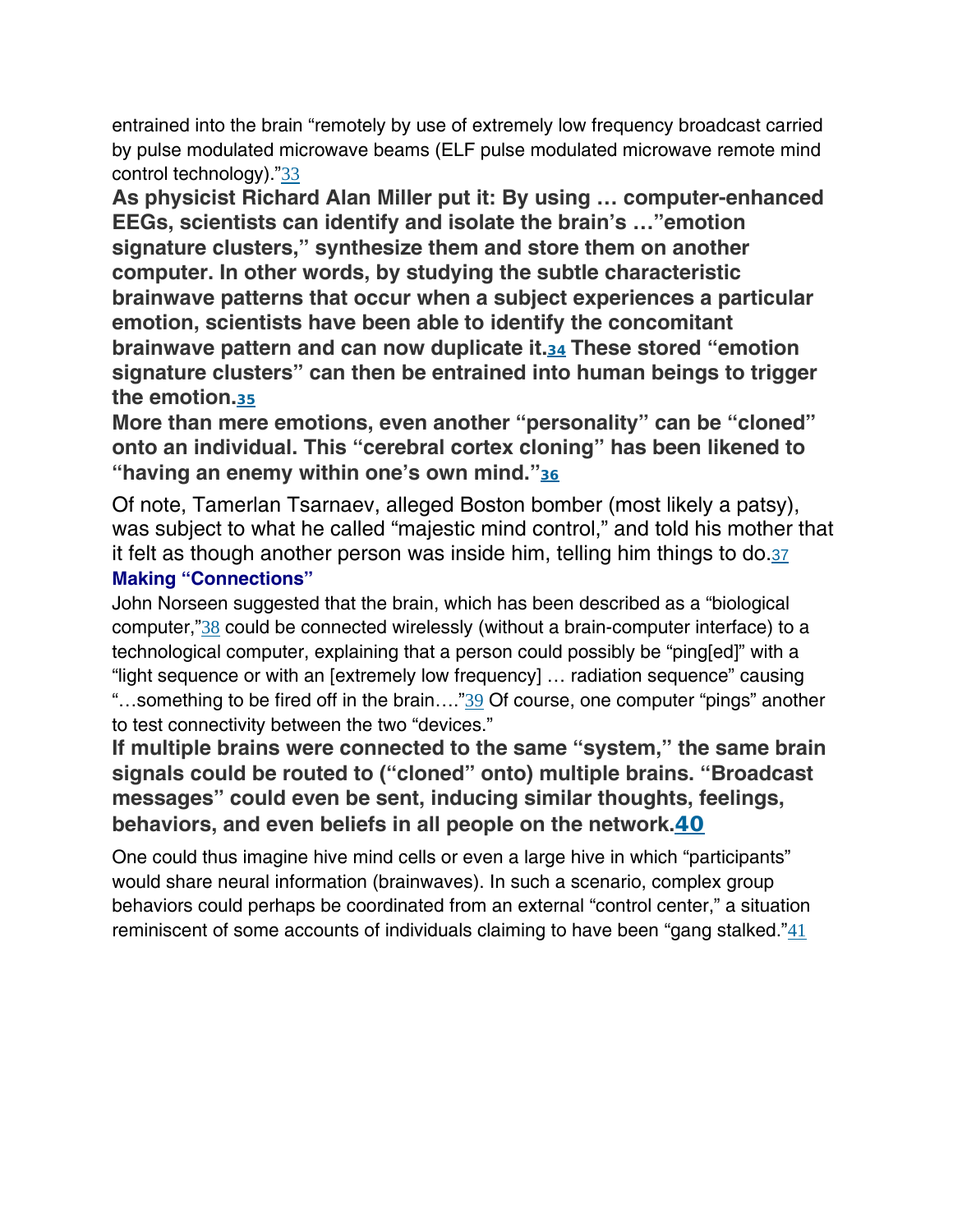#### Robert Duncan

#### **Mind Hacking**

"Mind hacking" is Robert Duncan's term for the process by which a brain is remotely mapped, and through which some degree of operational control over the brain becomes possible.

A mind hack establishes the full capability of wireless interaction between a brain and a computer. To "hack" a brain, the brain prints or overall "brain signature" of the person must be deciphered, a mechanical, deterministic process requiring only "time" and the target's "coordinates" to be effectual.42

Given "time and coordinates" anyone's brain can be hacked:"Precise timing of pulses is how the trick is done … The timing of the pulses must exactly coincide with the end of a neuron's depolarization," which is "specific to each individual and their microcircuits … This bit stream acts like an encrypted message that only a single unique human brain with the exact physical patterns can interpret … In order to create any significant amplification, thousands of neurons if not more need to be exactly pulsed without a single one off alignment before the electromagnetic signal can gain enough influence in the brain for entrainment. In other circuits or brains, it merely adds noise that is filtered out …Radar pulses using the bit stream key (are) sent to the target brain, and if it hits just right along with the others, a few microseconds later an evoked potential should be detected. This indicates that the brain key is being accepted … These bit stream keys are categorized and sub-categorized.

Each one represents a "brain-resonance" or a state that was achieved. They are templates that can be replayed into the target mind. As the brain mapping [process proceeds] other bit streams fall into place into the whole cognitive model faster and faster [as when one gets] closer to completing a jigsaw puzzle."43

A signal "tailored" to a person's unique brain signature will not affect other brains exposed to the signal. Thus, people standing even in close proximity to a targeted person would not notice anything unusual, other than perhaps the target's behavior.

According to Duncan, that someone could be remotely besieged by "invisible waves," while others, even in close proximity, remain unaffected and unaware of the intrusion, tends to "baffle the common citizen who has yet to experience the electromagnetic virtual reality."44 However, the concept becomes more intuitive when one considers that the targeted individual's nervous system has been "tuned into like a cellular phone." $45$ And, of course, only a "phone" whose number has been dialed is going to "ring."<sup>46</sup> Mind hacking enables feats of grotesque invasiveness, making it possible to actually "listen through the subject's ears, and see through the subject's eyes."47 An unanswered question is how much time is required to hack into a brain – Minutes?